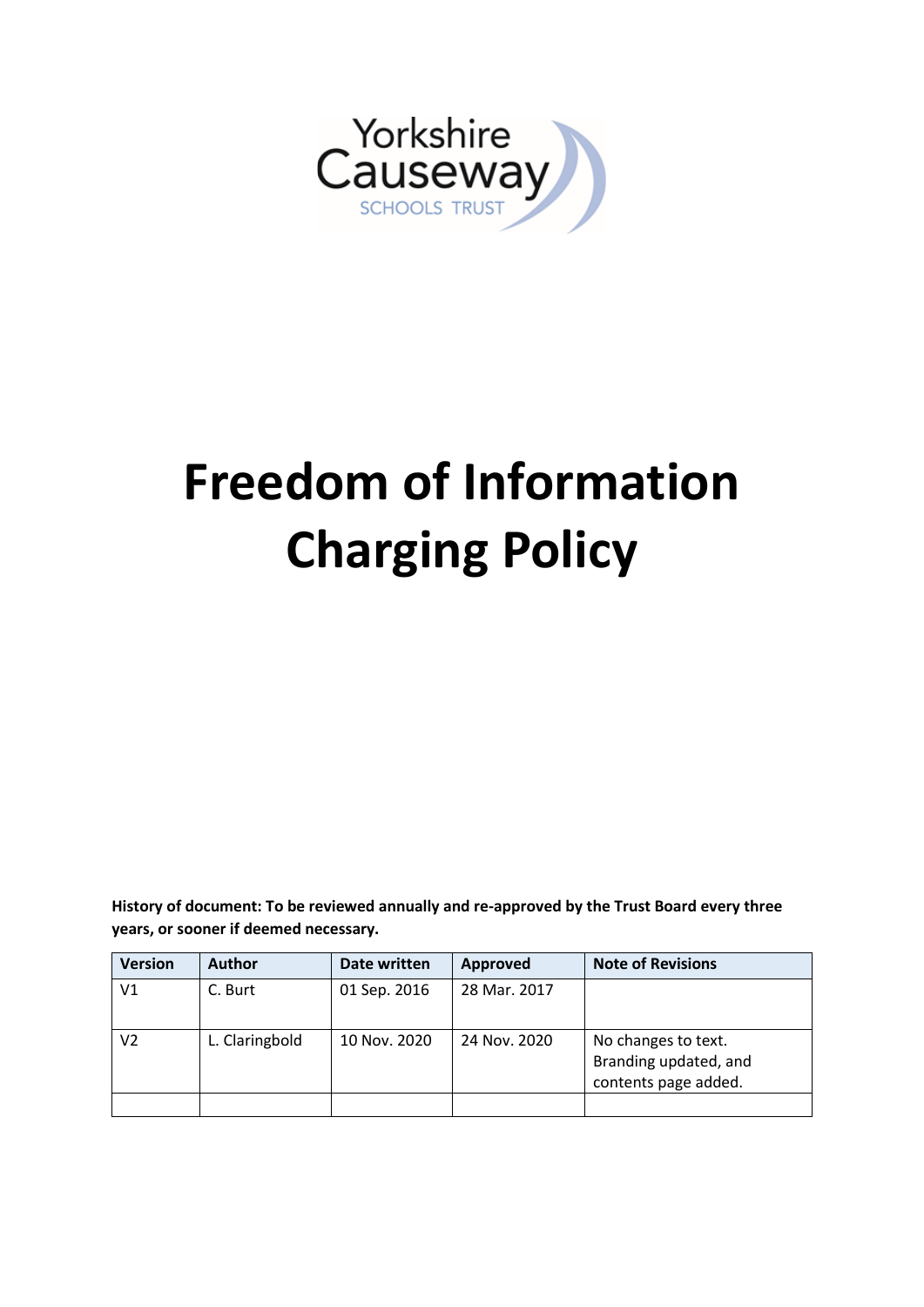# Contents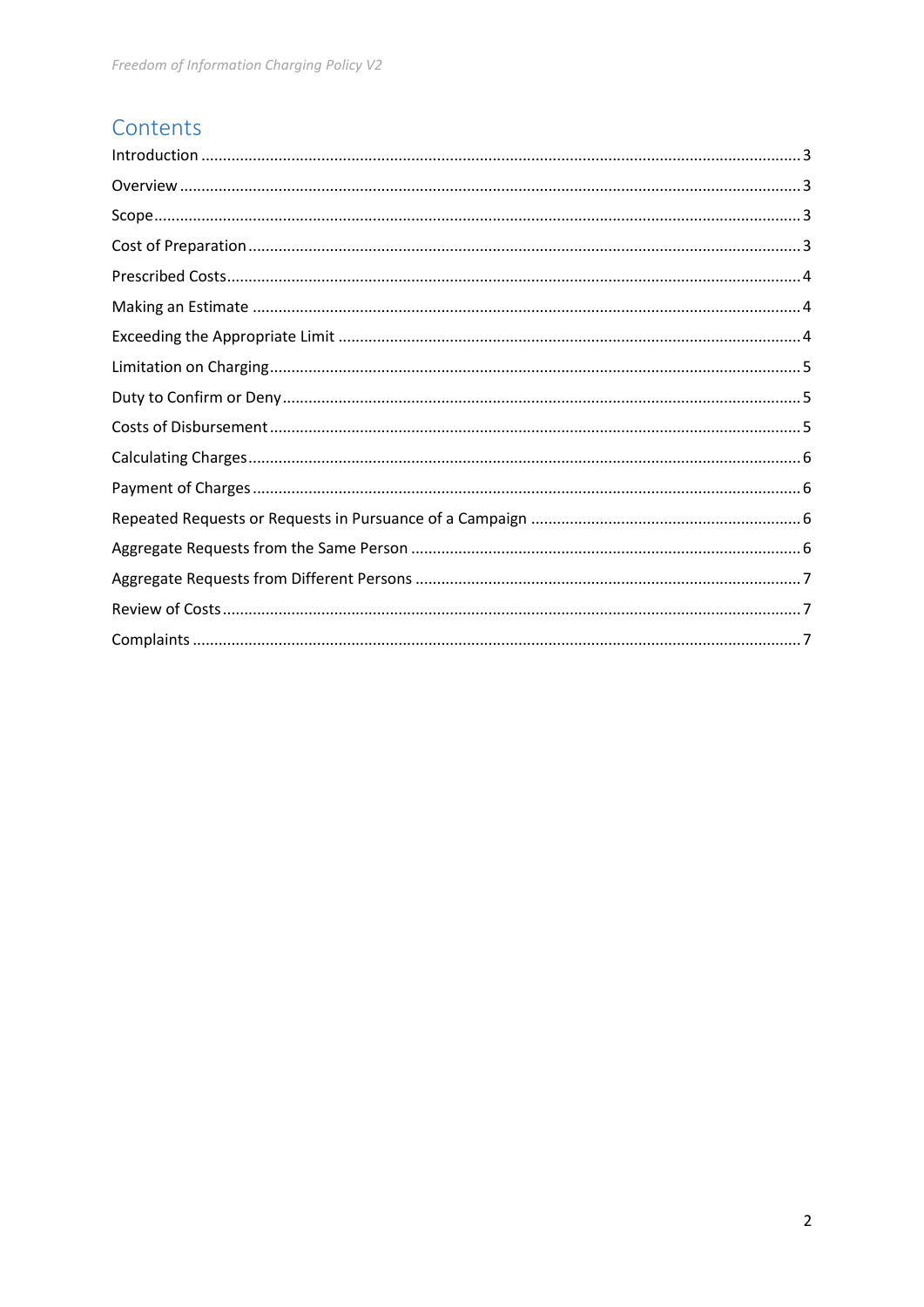#### <span id="page-2-0"></span>Introduction

The Freedom of Information Act 2000 (FOIA) and the Environmental Information Regulations 2004 (EIR) give rights of public access to information held by public authorities. This charging policy is a guide to the fees the Trust charges for responding to a request for information under the Freedom of Information Act 2000 (FOI Act). The policy complies with the Freedom of Information and Data Protection (Appropriate Limit and Fees) Regulations 2004 (the Fees Regulations) issued under the FOI Act.

## <span id="page-2-1"></span>Overview

Section 9 of the FOI Act allows the Trust to charge a fee for providing information in response to a request. The fee is determined in accordance with the Fees Regulations. The Fee Regulations set out what charges are permissible for information requests. These charges are currently defined as two elements, prescribed costs and disbursements.

Under section 12 of the FOI Act, the Trust does not have to comply with a request for information if the cost of compliance exceeds the Appropriate Limit. This is the limit for the estimated or calculated prescribed costs. The regulations define an 'Appropriate Limit', for local government, and this limit is currently £450.

The Trust must still confirm or deny whether it holds the information requested unless the cost of this alone would exceed the appropriate limit.

The Fees Regulations do not apply where the Trust is able to charge for the disclosure of information under another statutory provision.

#### <span id="page-2-2"></span>Scope

Whilst the Trust does not wish to place obstacles in the way of access to information, larger or more complex requests may require a fee to be calculated and a fees notice to be issued. (See 'Calculating Charges').

The Trust will charge for:

- Information requested that is priced within the publication scheme.
- Information which has a charge imposed by another enactment or regulation.
- Large or complex requests where a fees notice is issued.
- Disbursements (see 'Costs of Disbursements') over £5.

## <span id="page-2-3"></span>Cost of Preparation

When responding to a request for information, the Trust will take into account the estimated costs of preparation and the Trust will estimate whether complying with the request will exceed the appropriate limit.

Where the estimated or calculated prescribed costs are over £450, the Trust can refuse to comply with the request. In these instances, the Finance Team will discuss with the applicant whether they wish to modify their request.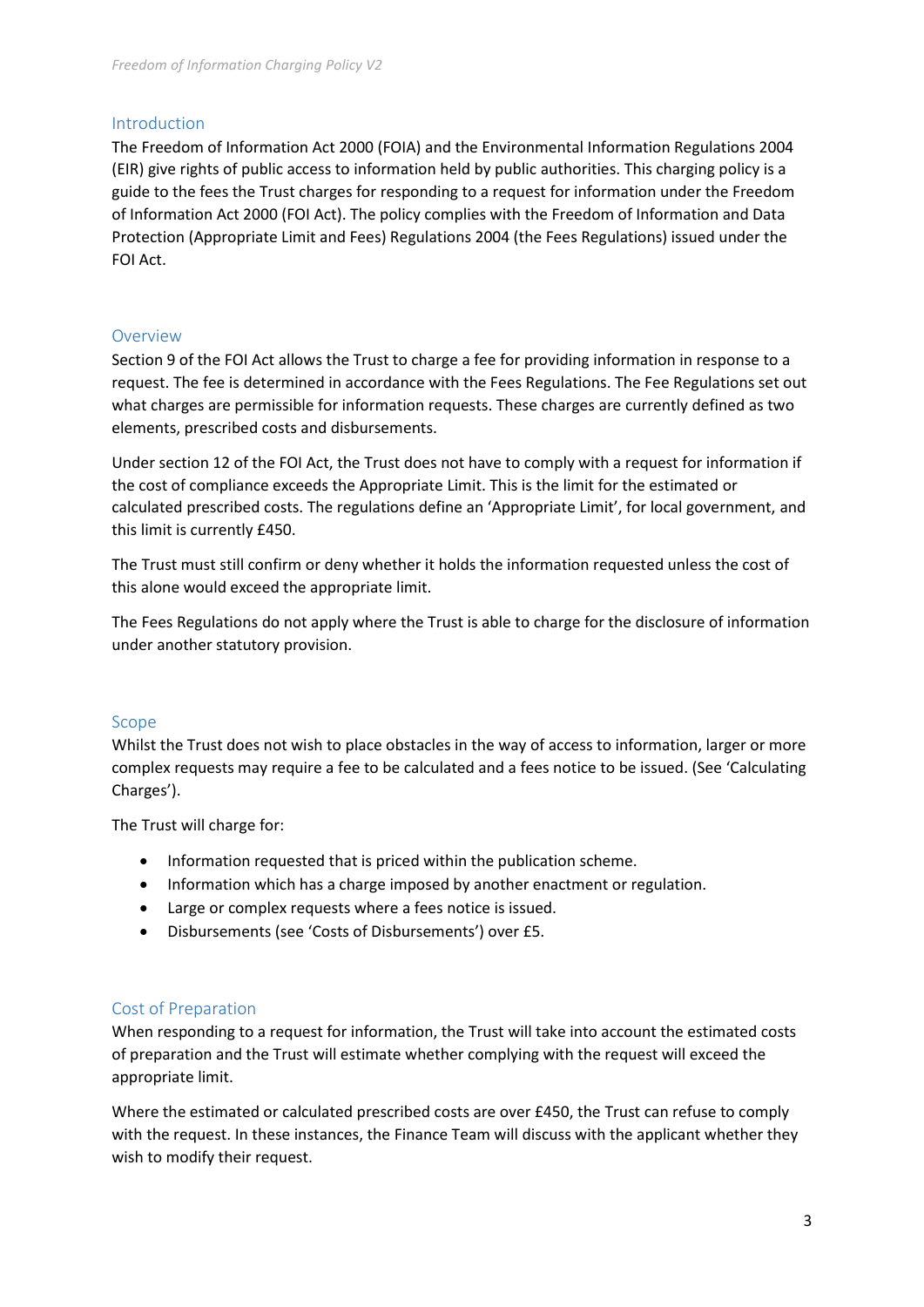In exceptional cases, the Trust may comply with requests where the estimated or calculated prescribed costs are over £450. In these instances, the Trust will charge for the full, prescribed costs based on the calculation method and rate shown in 'Calculating Charges', and 'Costs of Disbursements'.

# <span id="page-3-0"></span>Prescribed Costs

The Trust can only take into account the costs it reasonably expects to incur in:

- Determining whether it holds the information requested;
- Locating the information, or document containing the information;
- Retrieving the information, or a document containing it; and
- Extracting the information from a document containing it (This includes the first time an individual working in the Trust reads information for this purpose, any subsequent reading, or if the information is passed to others to read, is not included), it also includes the time taken to summarise information, or to edit information, (e.g. editing and redacting where exemptions apply to part of the information contained in a record).
- Assessing whether the Appropriate Limit is exceeded The Trust will take into account the costs attributable to the time that persons (both the officers and external contractors) are expected to spend on the above four activities. The cost will be calculated at £25 per hour per person, regardless of the actual cost or rate of pay. The calculation of the Appropriate Limit of £450 is equivalent to 18 hours of one person's time charged at the £25 per hour rate.

## <span id="page-3-1"></span>Making an Estimate

The Trust does not have to make a precise calculation of the costs of complying with a request; only an estimate is required.

The estimate must be reasonable and can only be based on the four activities listed above. What amounts to a reasonable estimate is determined on a case by case basis. For an estimate to be reasonable it must be sensible, realistic and supported by evidence.

## <span id="page-3-2"></span>Exceeding the Appropriate Limit

Where a reasonable estimate is made that the Appropriate Limit of £450 for the costs of preparation would be exceeded then the Trust, through the Finance Team, will either:

- Refuse to comply with the request; and/or
- Issue a fees notice to the applicant for the estimated amount

Where appropriate the applicant may be asked whether they would like to reframe their request so that it does not exceed the appropriate limit of £450. In these circumstances the applicant will have the choice of amending the request or alternatively paying the preparation fees.

The Trust can also include the costs of Disbursement as a separate fee – (see Costs of Disbursements). Where the limit is exceeded, there is no requirement for the Council to undertake work up to the limit.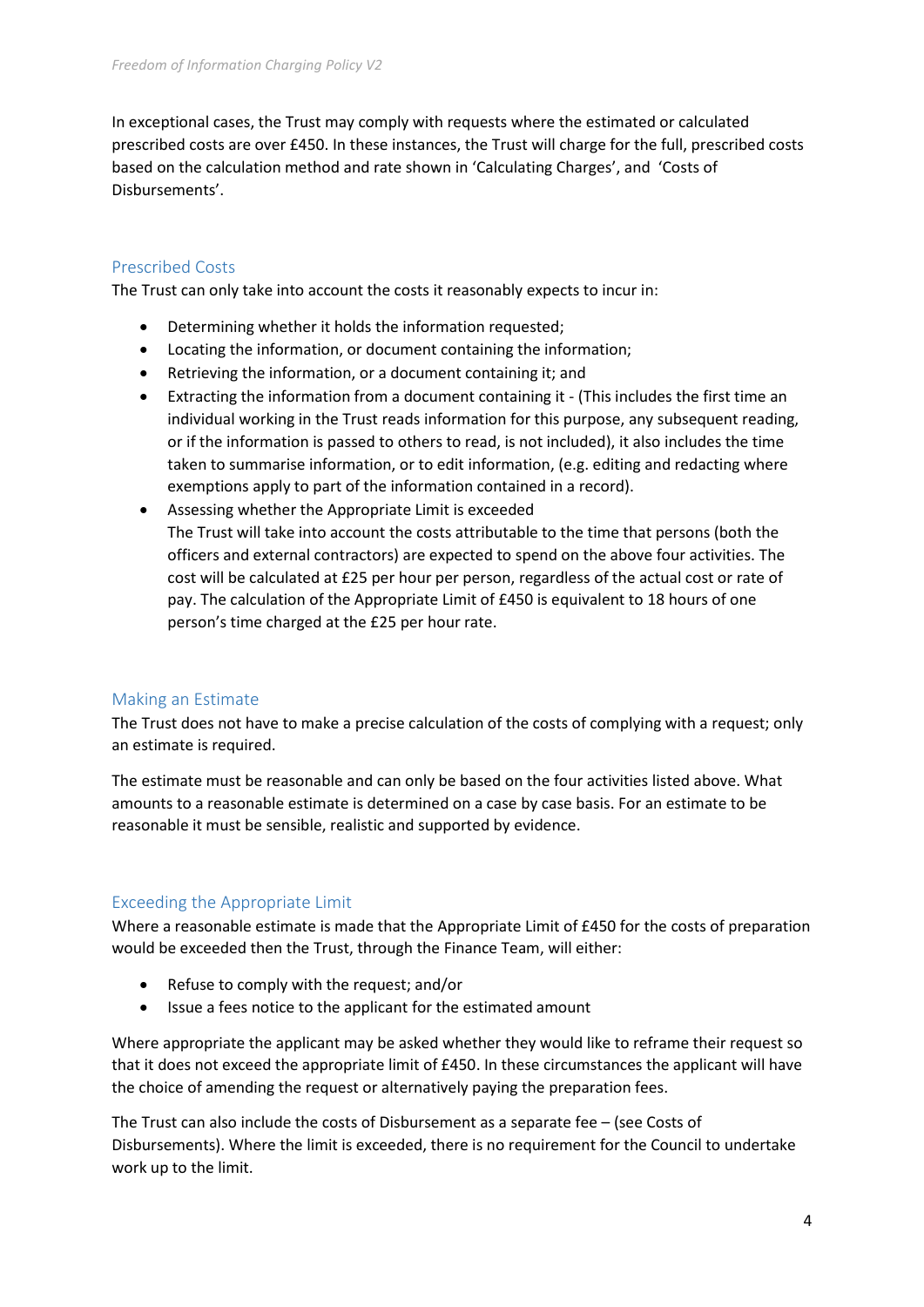On complaint, the Information Commissioner can investigate the way in which an estimate has been determined, and, if the estimate is considered to be unreasonable, the Information Commissioner can issue a substitute estimate. The Information Commissioner will not normally deal with such complaints unless the Trust's own internal review processes have been exhausted.

# <span id="page-4-0"></span>Limitation on Charging

- The estimated cost of staff time taken deciding whether any exemptions apply to the disclosure of information cannot be taken into account when calculating the appropriate limit.
- Requests received for information already available on the Trust's websites. (Unless a charge is indicated)
- Requests received for information available via the Trust's Publication Scheme (where there is no charge indicated).
- Requests that Trust staff can easily answer without the need for extensive location and retrieval effort. (For example business as usual requests).
- Information that has been released previously following a request, and where a copy of this is maintained.
- Providing information in an alternative format if the Disability Discrimination Act (DDA) or the Race Relations Amendment Act applies, unless the original document was a priced publication. In this instance, the charge for the alternative format will not exceed the cost of original publication.
- Additional translation charges for supplying information in a different language (where English is not the first language). Where the original document is already priced, the cost for a translated version will not exceed the cost of the original publication. The Trust cannot charge for the costs of preparation if it is estimated or calculated that these prescribed costs are under £450 (other than the cost of the disbursements (reproducing the information, postage etc.) see 'Costs of Disbursements' below.

# <span id="page-4-1"></span>Duty to Confirm or Deny

If the Trust estimates that the £450 limit for the costs of preparation will be exceeded, the Trust will nevertheless confirm or deny whether the information requested is held, provided an exemption to this does not apply, and the estimated cost of complying with this alone would not exceed £450.

# <span id="page-4-2"></span>Costs of Disbursement

The Trust is allowed to charge for 'disbursement' costs. These are separate costs to the prescribed costs of preparation and can be charged independently, even where no preparation fees have been applied.

Disbursement costs will be charged when they reach £5 or over.

The disbursement costs are the costs of:

• Informing the applicant whether the information is held.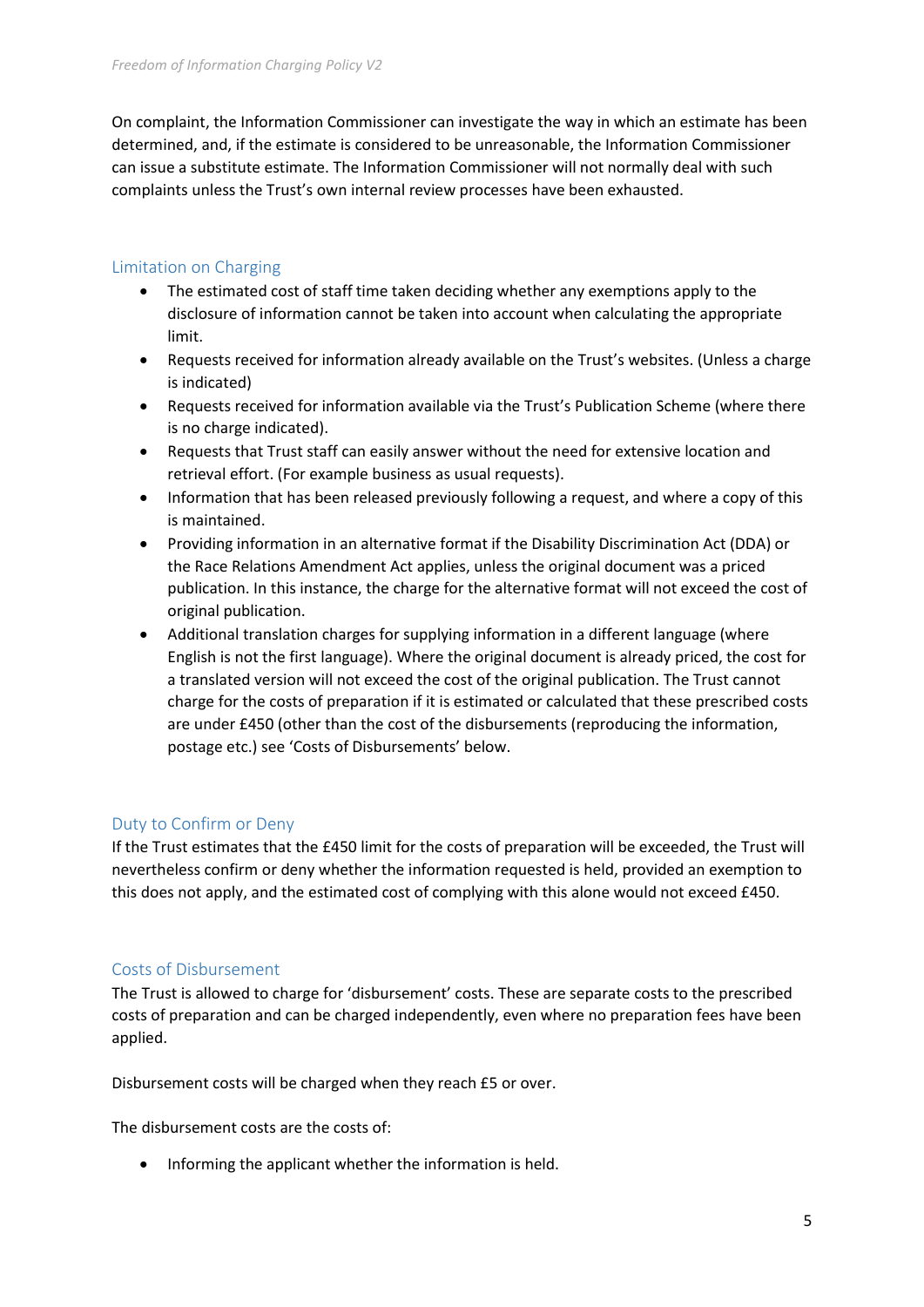- Communicating the information to the applicant
- Meeting the preference expressed by the applicant as to the format of communicating the information e.g. CD-ROM, other electronic format, paper copy.
- Reproducing any document containing the information.
- Postage and other forms of transmitting the information.

# <span id="page-5-0"></span>Calculating Charges

For large and more complex requests, the Trust will calculate the charges as follows:

- Determine the estimated time required for the Appropriate Limit costs (determining if the Trust holds the information, locating, retrieving and extracting this).
- Multiply by £25 (the hourly rate defined within the fees regulations).
- Determine the charge for disbursements (This will generally be the actual costs of photocopying, printing, postage, faxing, however, it may be necessary to estimate some elements).
- Any other costs relating to supplying the information to the applicant.
- The Trust's standard photocopying charge in force at the time of the request will be applied.

# <span id="page-5-1"></span>Payment of Charges

If the Trust considers that a charge is appropriate, the Finance Team will issue the Applicant with a Fees Notice. Where disbursements are payable, the Finance Team will also issue the Applicant with a Fees Notice.

Under the FOI Act, the Trust is normally required to comply with a request for information within twenty working days, however, the calculation of the twenty working days does not include the time that passes from when a Fees Notice is issued and when the Trust receives payment. If, after three calendar months, no payment is received, the request will be treated as having lapsed.

# <span id="page-5-2"></span>Repeated Requests or Requests in Pursuance of a Campaign

Repeated Requests refer to situations whereby two or more similar requests for information have been made to the Trust, either by the Same Person or from Different Persons who appear to the Trust to be working in association, including for the purposes of pursuing a campaign. If the Trust receives these types of requests within 60 consecutive working days, the following calculations can be applied

## <span id="page-5-3"></span>Aggregate Requests from the Same Person

The Trust will aggregate these requests for the purposes of calculating costs. Where the estimated costs exceed the 'Appropriate Limit' of £450, the Trust will either refuse to comply with the request and/or issue a Fees Notice to the applicant for the estimated amount.